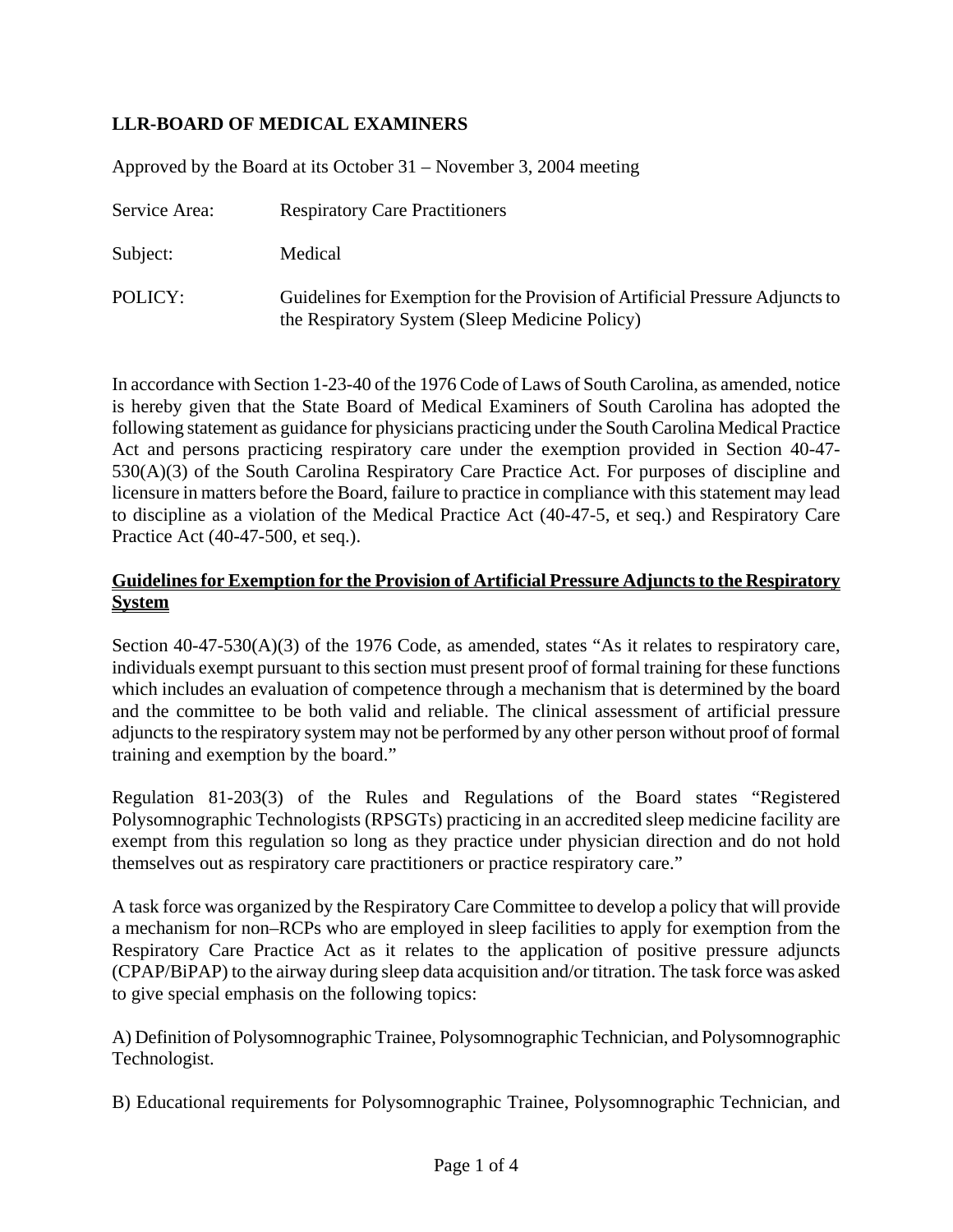# **LLR-BOARD OF MEDICAL EXAMINERS Sleep Medicine Policy**

Polysomnographic Technologist.

C) Definition of "direct supervision" for non–RCPs conducting the application of positive pressure adjuncts (CPAP/Bi-level) during sleep data acquisition and/or titration.

D) Deadline for completion of the educational and credentialing requirements for non–RPSGT's.

E) Definition and responsibilities of Medical Directors.

F) Definition of the term "accredited".

G) Disposition of other sleep related credentials (REEGT) as it relates to the exemption policy.

H) Disposition of unlicensed health care individuals as it relates to the exemption policy.

National documents were available to assist in developing these guidelines. Those documents include the joint committee position of the American Academy of Sleep Medicine (AASM), Association of Polysomnographic Technologists (APT), Board of Registered Polysomnographic Technologists (BRPT), and the American Society of Electroneurodiagnostic Technologists (ASET) that addresses the minimum skills, education, and competencies of Polysomnographic Technologists and the job descriptions for the three levels of Polysomnographic Technologists. Additionally, a position paper of the APT on "Exemption from existing Respiratory Care Practice Acts" was utilized.

Based upon the recommendations of the task force and the recommendation of the Respiratory Care Committee, the Board adopts the following guidelines regarding exemption for the provision of noninvasive ventilation by non-RCP's employed in sleep facilities.

### A. Definitions.

"Accredited" means accreditation by the JCAHO (Joint Commission for Accreditation of Healthcare Organizations), ASDA (American Sleep Disorders Association), AASM (American Academy of Sleep Medicine), designation as an Independent Diagnostic Testing Facility (IDTF) as assigned by the Centers for Medicare & Medicaid Services (CMS), HCFA (Health Care Facilities Accreditation of the American Osteopathic Association) or other accreditation agencies or successor organizations as recognized by the Committee and Board.

"Direct supervision," means a licensed RCP or RPSGT physically on-site during the application of PAP during sleep data acquisition and/or titration.

"Medical director" means a physician licensed to practice medicine in South Carolina who has special interest and knowledge in the diagnosis, treatment, and assessment of sleep disorders.

"Polysomnographic Trainee" means an individual who has (1) a high school diploma or GED, (2) six months of direct patient care experience or one year of post-secondary education or current enrollment in an accredited educational program leading to an associate degree "or certificate" with an emphasis in polysomnography, and (3) current certification in cardiopulmonary resuscitation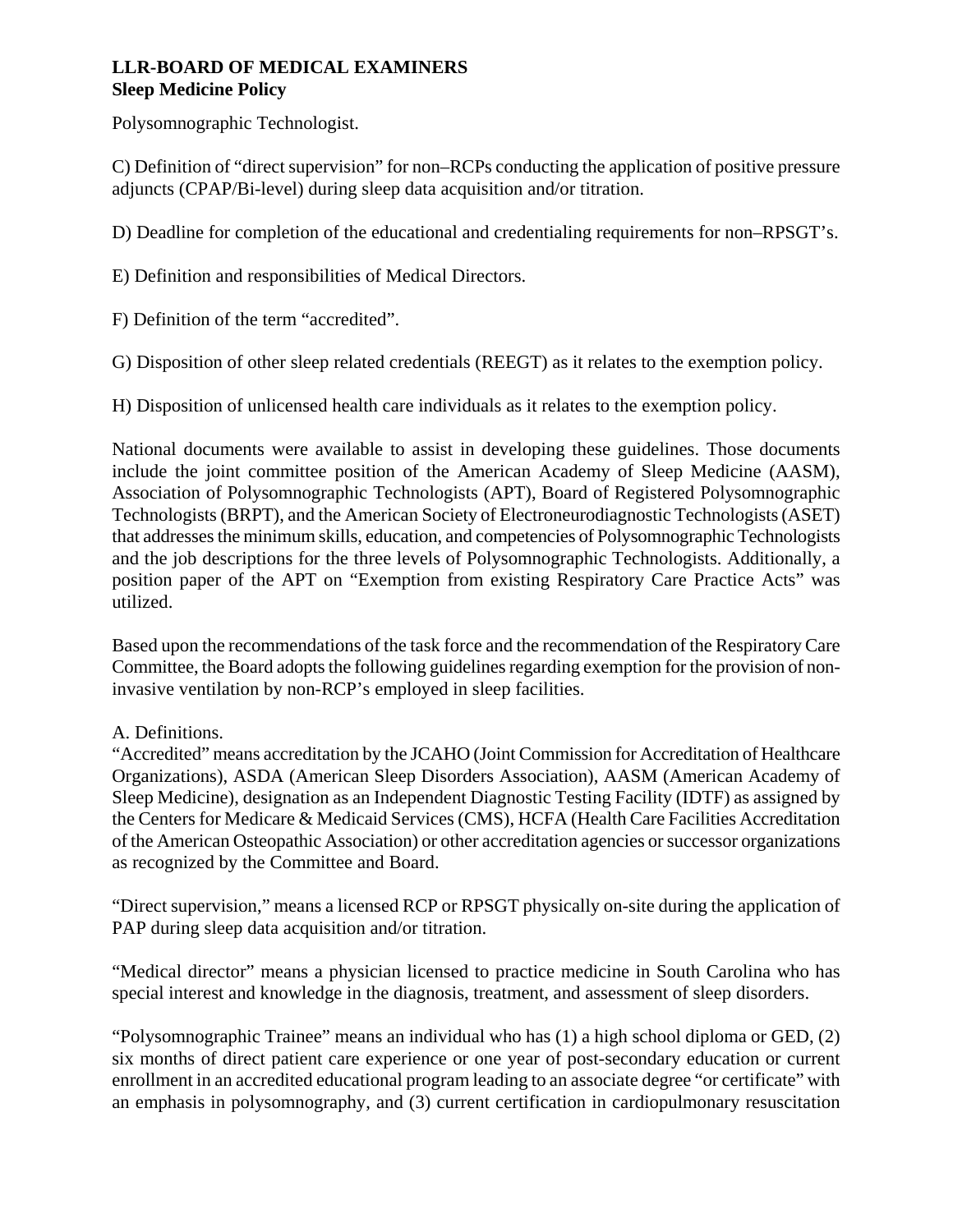# **LLR-BOARD OF MEDICAL EXAMINERS Sleep Medicine Policy**

## (CPR).

"Polysomnographic Technician" means an individual who has (1) successfully completed a polysomnography program associated with a state licensed and/or nationally accredited educational facility or a minimum of six months of experience as a Polysomnographic Trainee with documented proficiency in all required competencies, and (2) current certification in cardiopulmonary resuscitation (CPR).

"Polysomnographic Technologist" means an individual who has (1) successfully completed an accredited educational program leading to an associate degree with an emphasis in polysomnography or successful completion of a polysomnography program associated with a state licensed and/or nationally accredited educational facility or equivalent experience and documented proficiency at all competencies required of a Polysomnographic Technician, and (2) certification by the BRPT as a Registered Polysomnographic Technologist (RPSGT).

B. Deadline for the completion of the educational and credentialing requirements for non-RPSGT. Polysomnographic Technicians who do not hold a RPSGT credential may apply for an exemption if they enroll in and complete a PAP titration course accredited by the Accreditation Council for Continuing Medical Education (ACCME), the American Academy of Sleep Medicine (AASM), American Osteopathic Association (AOA) or other nationally or state recognized accrediting bodies. Individuals who do not successfully complete a PAP titration course within the thirty-six (36) month time frame will forfeit their exemption and may no longer do PAP titration.

### C. Responsibilities of Medical Directors for sleep facilities.

The medical director is responsible for establishing and maintaining "proof of formal training for these functions which include an evaluation of competence through a mechanism that is determined by the Board to be both valid and reliable."

The medical director is also responsible for assuring that an annual competency mechanism is established, defined and completed for each exempted individual practicing in the facility.

### D. Non-accredited sleep facilities.

Non-accredited sleep facilities must utilize a licensed RCP to conduct the application of positive pressure adjuncts (CPAP/Bi-level) during sleep data acquisition and/or titration.

### E. Other sleep related credentials (REEGT).

REEGTs performing PAP titration who do not hold a RPSGT credential must successfully complete a PAP titration course within thirty-six (36) months from applying for an exemption. REEGT's who do not successfully complete a PAP titration course within the thirty-six (36) month time frame will forfeit their exemption and may no longer do PAP titration.

### F. Unlicensed health care individuals

Unlicensed health care individuals (i.e.; CAN, MA, etc.) are not eligible to apply for or receive a PAP titration exemption since they do not meet the licensing or credentialing requirements as outlined in the SC Respiratory Care Practice Act and may not perform PAP titration under any